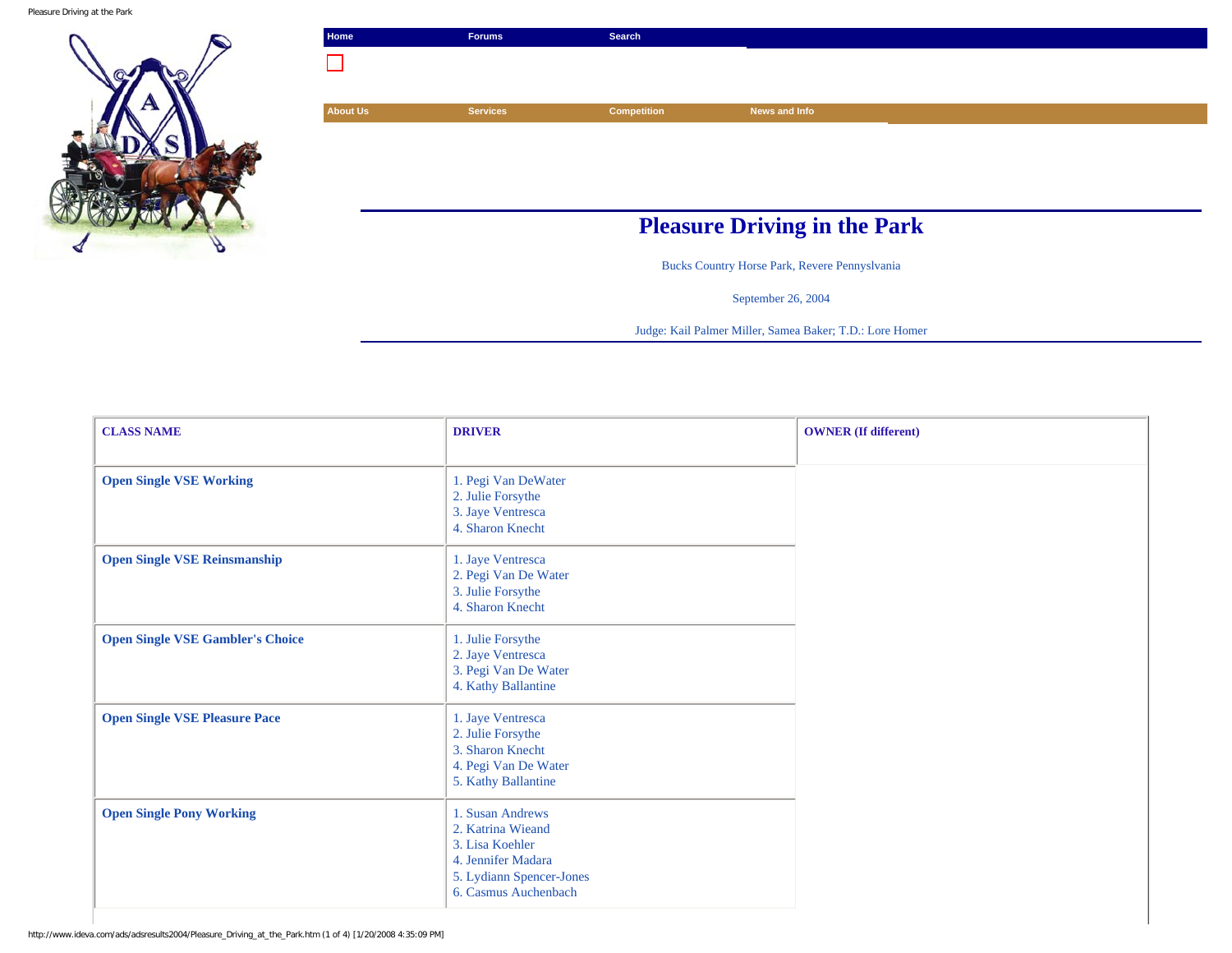| <b>Open Single Pony Reinsmanship</b>     | 1. Susan Andrews<br>2. Katrina Wieand<br>3. Lisa Koehler<br>4. Lydiann Spencer-Jones<br>5. Casmus Auchenbach<br>6. Jennifer Madara |
|------------------------------------------|------------------------------------------------------------------------------------------------------------------------------------|
| <b>Open Single Pony Gambler's Choice</b> | 1. Jennifer Madara<br>2. Susan Andrews<br>3. Katrina Wieand<br>4. Lisa Koehler<br>5. Casmus Auchenbach                             |
| <b>Open Single Pony Pleasure Pace</b>    | 1. Jennifer Madara<br>2. Katrina Wieand<br>3. Casmus Auchenbach                                                                    |
| <b>Novice Whip VSE Working</b>           | 1. Margaret Henry<br>2. Don Jagel<br>3. Jesse Nogradi<br>4. Cheryl Dougherty<br>5. Suzanne Langenwalter<br>6. Connie Ganther       |
| <b>Novice Whip VSE Reinsmanship</b>      | 1. Don Jagel<br>2. Jesse Nogradi<br>3. Suzanne Langenwalter<br>4. Cheryl Dougherty<br>5. Margaret Henry<br>6. Connie Ganther       |
| <b>Novice Whip VSE Gambler's Choice</b>  | 1. Don Jagel<br>2. Connie Ganther<br>3. Margaret Henry<br>4. Jesse Nogradi<br>5. Cheryl Dougherty<br>6. Suzanne Langenwalter       |
| <b>Novice Whip VSE Pleasure Pace</b>     | 1. Connie Ganther<br>2. Don Jagel<br>3. Margaret Henry<br>4. Suzanne Langenwalter<br>5. Jesse Nogradi<br>6. Cheryl Dougherty       |
| <b>Novice Whip Pony Working</b>          | 1. Paige Brooks<br>2. Leanne Hobbs<br>3. Corine Brooks                                                                             |
| <b>Novice Whip Pony Reinsmanship</b>     | 1. Corine Brooks<br>2. Leanne Hobbs<br>3. Paige Brooks                                                                             |
| <b>Novice Whip Pony Gambler's Choice</b> | 1. Leanne Hobbs                                                                                                                    |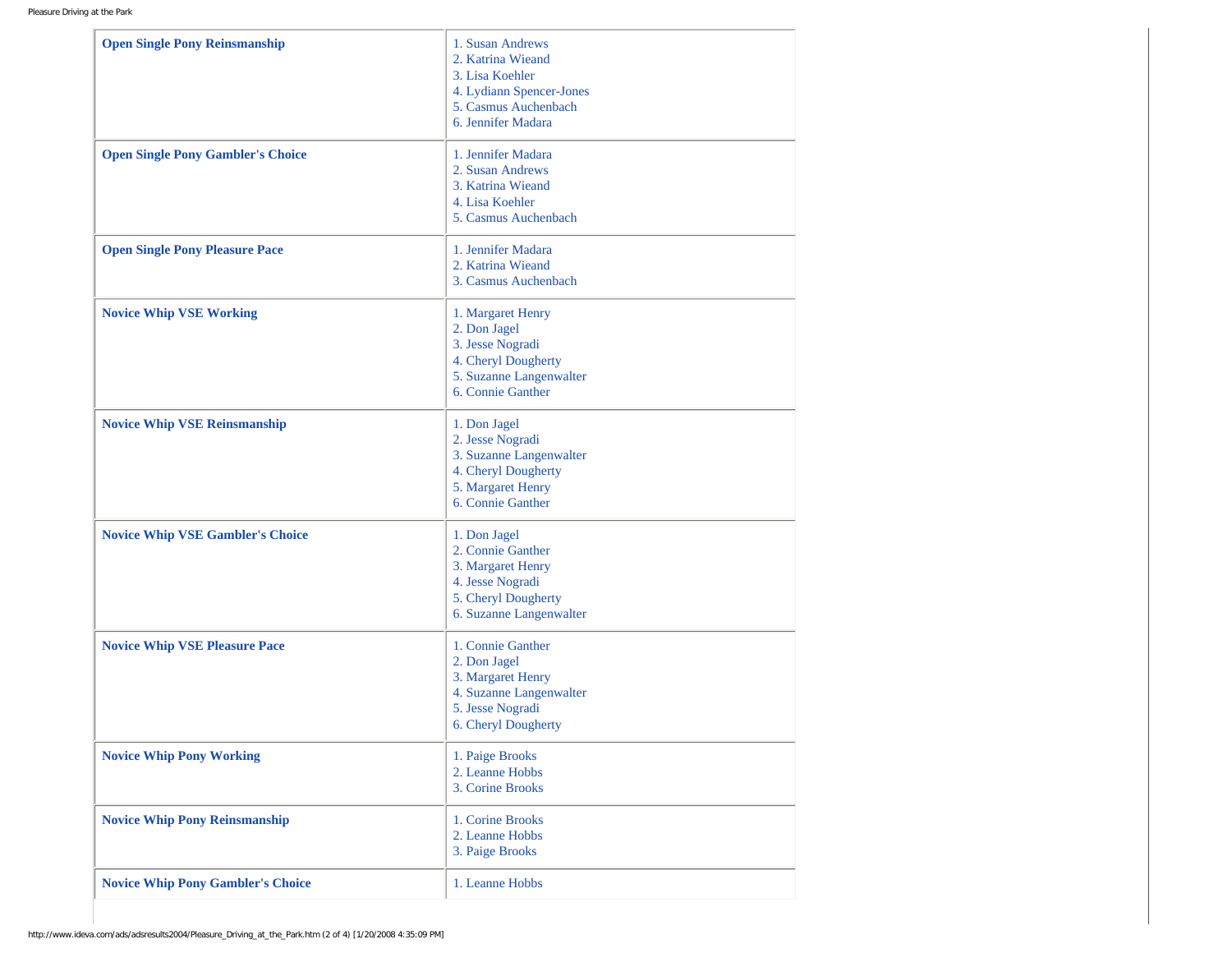| <b>Novice Whip Pony Pleasure Pace</b>              | 1. Leanne Hobbs                                                                               |
|----------------------------------------------------|-----------------------------------------------------------------------------------------------|
| <b>Open Single Horse Working</b>                   | 1. Paula Runnello<br>2. Louisa Plummer<br>3. Sandra Nicolaisen                                |
| <b>Open Single Horse Reinsmanship</b>              | 1. Sandra Nicolaisen<br>2. Paula Runnello<br>3. Louisa Plummer                                |
| <b>Open Single Horse Gambler's Choice</b>          | 1. Paula Runnello<br>2. Sandra Nicolaisen<br>3. Louisa Plummer                                |
| <b>Open Single Horse Pleasure Pace</b>             | 1. Sandra Nicolaisen<br>2. Louisa Plummer                                                     |
| <b>Open Single Draft Working</b>                   | 1. Joe Hobbs                                                                                  |
| <b>Open Single Draft Reinsmanship</b>              | 1. Joe Hobbs                                                                                  |
| <b>Open Single Draft Gambler's Choice</b>          | 1. Joe Hobbs                                                                                  |
| <b>Pleasure Pace Open Single Draft</b>             | 1. Joe Hobbs                                                                                  |
| <b>Novice Whip Horse or Draft Working</b>          | 1. Margaret Dall<br>2. Cathleen Read                                                          |
| <b>Novice Whip Horse or Draft Reinsmanship</b>     | 1. Margaret Dall<br>2. Cathleen Read<br>3. Renee Foust<br>4. Patricia Pagano<br>5. John Burke |
| <b>Novice Whip Horse or Draft Gambler's Choice</b> | 1. Patricia Pagano<br>2. Cathleen Read<br>3. Renee Foust<br>4. Margaret Dall                  |
| <b>Novice Whip Horse or Draft Pleasure Pace</b>    | 1. Margaret Dall<br>2. Cathleen Read<br>3. Patricia Pagano<br>4. Renee Foust                  |
| <b>Open Multiple Working</b>                       | 1. Arthur Traut                                                                               |
| <b>Open Multiple Reinsmanship</b>                  | 1. Arthur Traut                                                                               |
| <b>Open Multiple Gambler's Choice</b>              | 1. Arthur Traut                                                                               |
| <b>Open Multiple Pleasure Pace</b>                 | 1. Arthur Traut                                                                               |
| <b>Open Multiple Turnout</b>                       | 1. Arthur Traut                                                                               |